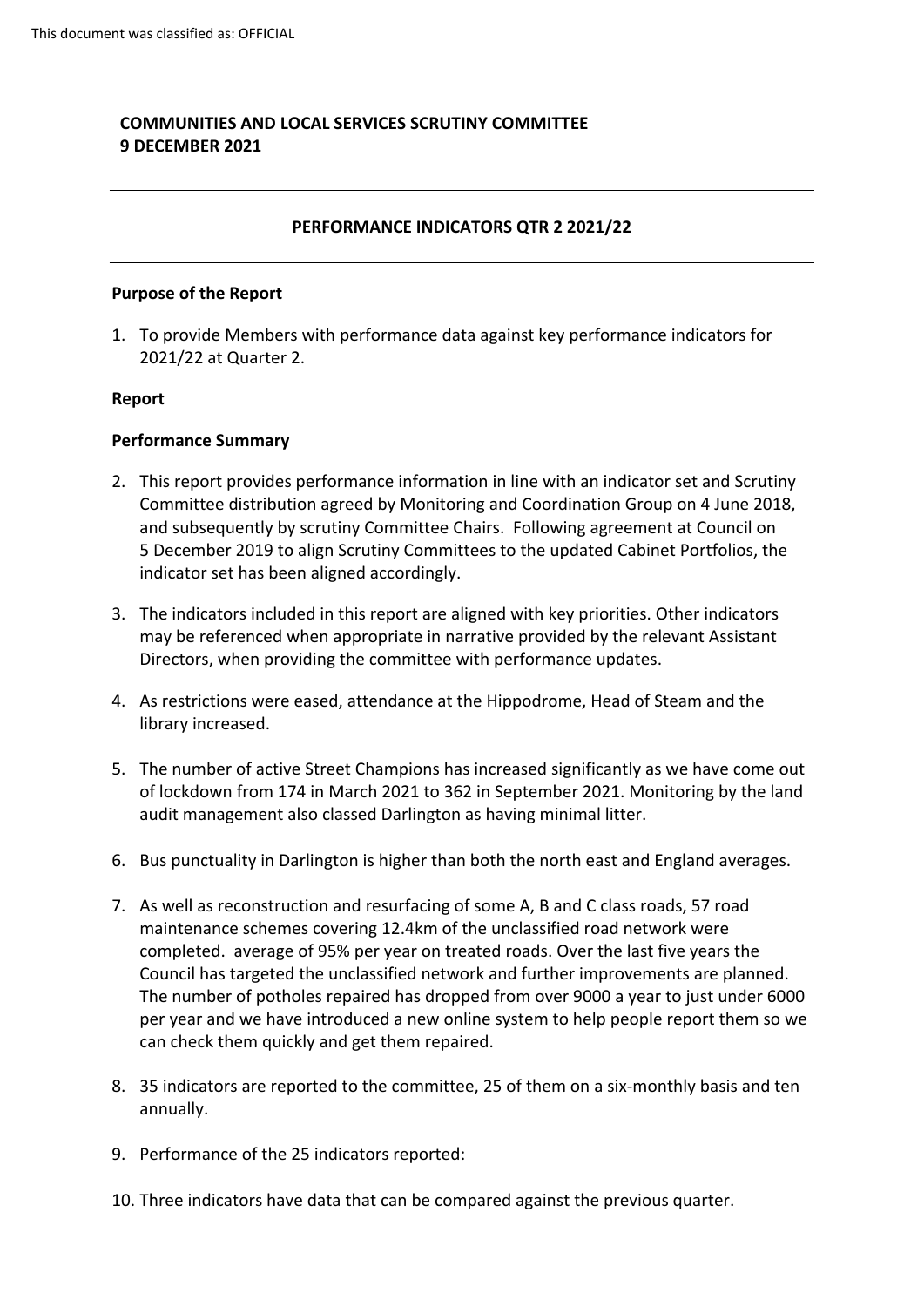a) Two indicators are showing performance not as good the last quarter:

| <b>ENV 021</b> | % of small fly tips removed within target time |
|----------------|------------------------------------------------|
| <b>ENV 022</b> | % of large fly tips removed within target time |

b) One indicator is provided through a national system and is reported three months after the end of the period therefore data is only available for Quarter 1:

| <b>ENV 009</b> | % household waste that is collected that is either reused, recycled or |
|----------------|------------------------------------------------------------------------|
|                | composted                                                              |

- 11. 25 indicators can be compared against the same period last year:
	- a) Seven indicators are showing performance better than at the same period as last year or from when last reported:

| <b>CUL 071</b>  | Number of visits to the Head of Steam                                                                 |
|-----------------|-------------------------------------------------------------------------------------------------------|
| <b>CUL 100</b>  | Number of items borrowed                                                                              |
| <b>CUL 101</b>  | Physical Stock borrowed from Darlington Library                                                       |
| <b>CUL 102</b>  | Physical Stock borrowed from Cockerton Library                                                        |
| <b>ENV 002</b>  | Number of Street Champions who are actively involved in litter picking a<br>minimum of once per month |
| <b>ENV 006</b>  | Total number of fly-tips reported                                                                     |
| <b>ENV 006a</b> | Total number of large fly-tips reported                                                               |

b) One indicator is showing performance the same period as last year or from when last reported:

| Number of prosecutions for fly-tipping<br><b>ENV 023</b> |
|----------------------------------------------------------|
|----------------------------------------------------------|

c) Four indicators are showing performance not as good than at the same period as last year or from when last reported:

| ENV 006b   Total number of small fly-tips reported |
|----------------------------------------------------|
|                                                    |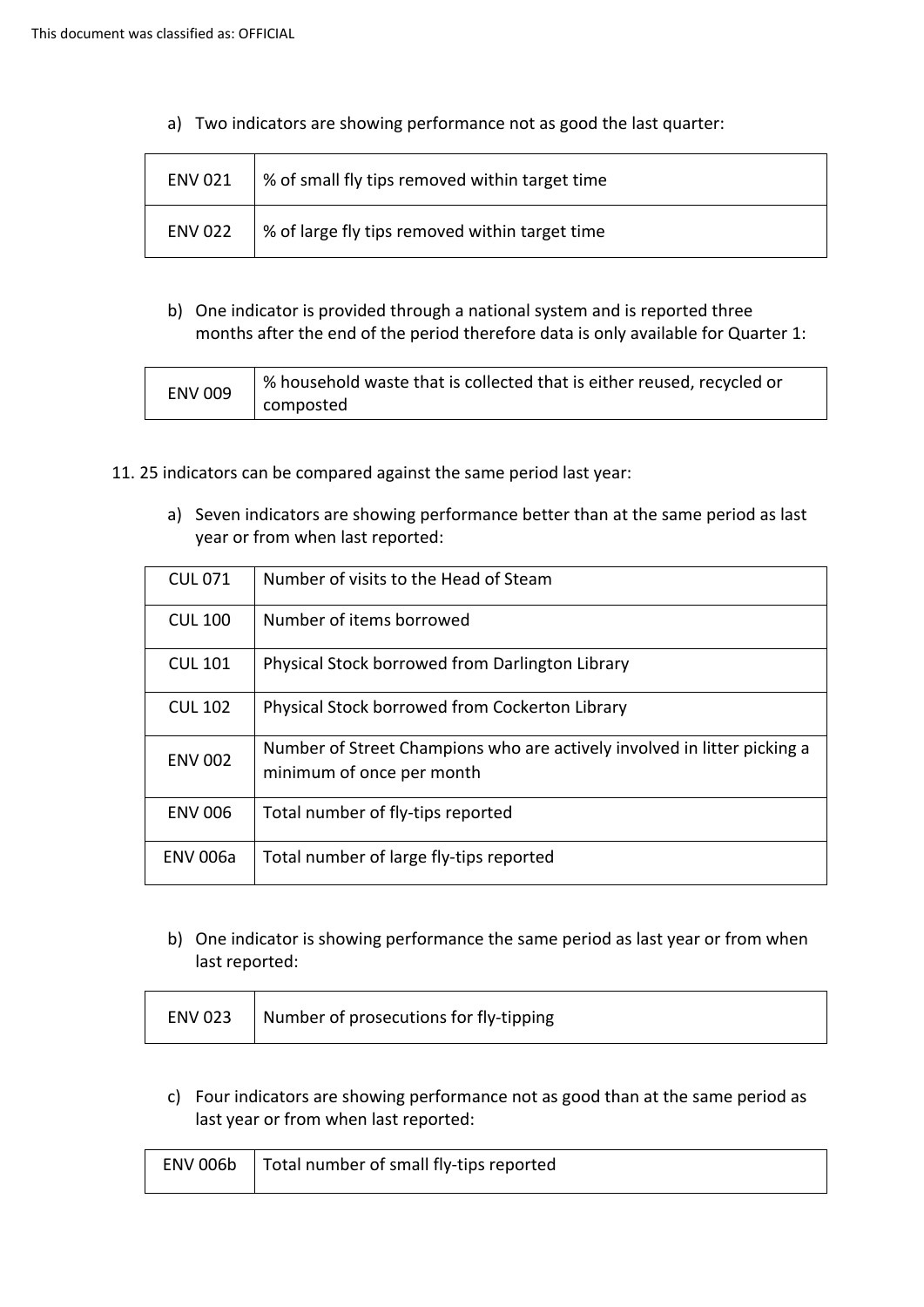| <b>ENV 021</b> | % of small fly tips removed within target time                     |
|----------------|--------------------------------------------------------------------|
| <b>ENV 022</b> | % of large fly tips removed within target time                     |
| <b>REG 803</b> | Trading Standards: Percentage of high-risk inspections carried out |

# d) Five indicators do not have comparative information from last year due to Coronavirus restrictions.

| <b>CUL 037</b> | Number of shows held at the Hippodrome               |
|----------------|------------------------------------------------------|
| <b>CUL 038</b> | Number of individual attendances at theatre shows    |
| CUL 078        | Number of shows held at the Hullabaloo               |
| CUL 079        | Number of individual attendances at Hullabaloo shows |
| <b>ENV 024</b> | Land Audit Management System - Litter Score          |

# e) The Library Service have amended their indicators and the seven introduced from April 2021 do not have comparative information from last year.

| <b>CUL 103</b> | Number of physical visits to Darlington Library             |
|----------------|-------------------------------------------------------------|
| <b>CUL 104</b> | Number of physical visits to Cockerton Library              |
| <b>CUL 105</b> | Number of group engagements                                 |
| <b>CUL 106</b> | Number of group engagements at Darlington Library           |
| <b>CUL 107</b> | Number of group engagements at Cockerton Library            |
| <b>CUL 108</b> | Number of educational interactions                          |
| <b>CUL 109</b> | Number of enquires directed to the Centre for Local Studies |

f) One indicator is provided through a national system and is reported 3 months after the end of the period therefore data is only available for Quarter 1.

| ENV 009 | % household waste that is collected that is either reused, recycled or |
|---------|------------------------------------------------------------------------|
|         | composted                                                              |
|         |                                                                        |

12. A detailed performance scorecard is attached at **Appendix 1**.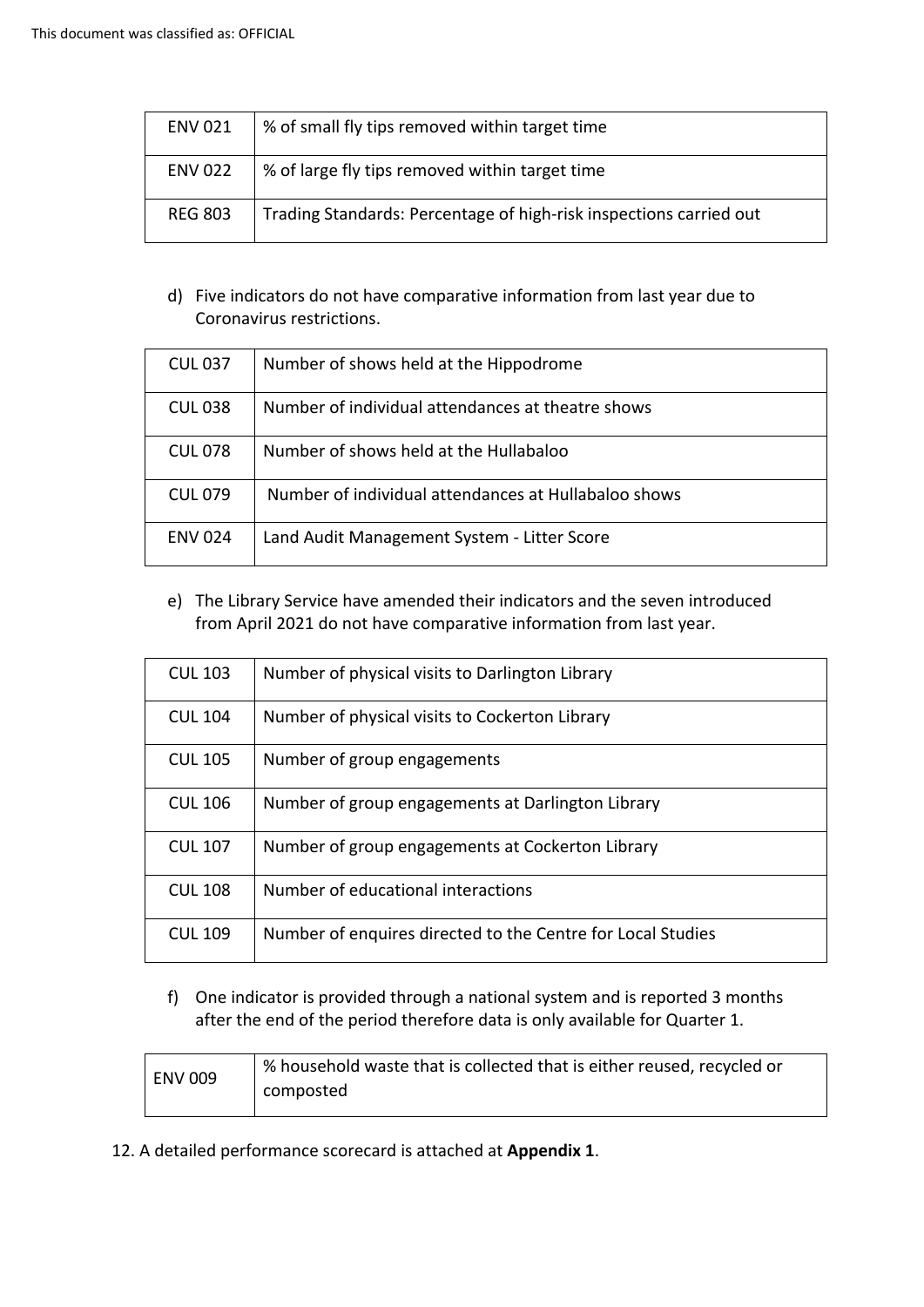### **Recommendation**

13. It is recommended that :-

a) Performance information provided in this report is reviewed and noted, and relevant queries raised with appropriate Assistant Directors.

| lan Thompson                   | <b>Anthony Hewitt</b>              |
|--------------------------------|------------------------------------|
| <b>AD – Community Services</b> | AD – Highways and Capital Projects |

### **Background Papers**

No background papers were used in the preparation of this report.

| S17 Crime and Disorder             | This report supports the Councils Crime and<br>Disorder responsibilities                                                                       |
|------------------------------------|------------------------------------------------------------------------------------------------------------------------------------------------|
| Health and Well Being              | This report supports performance improvement<br>relating to improving the health and wellbeing of<br>residents                                 |
| Sustainability                     | This report supports the Council's sustainability<br>responsibilities                                                                          |
| Diversity                          | This report supports the promotion of diversity                                                                                                |
| <b>Wards Affected</b>              | This report supports performance improvement<br>across all Wards                                                                               |
| Groups Affected                    | This report supports performance improvement<br>which benefits all groups                                                                      |
| <b>Budget and Policy Framework</b> | This report does not represent a change to the<br>budget and policy framework                                                                  |
| <b>Key Decision</b>                | This is not a key decision                                                                                                                     |
| <b>Urgent Decision</b>             | This is not an urgent decision                                                                                                                 |
| <b>Council Plan</b>                | This report contributes to the Council Plan by<br>involving Members in the scrutiny of performance<br>relating to the delivery of key outcomes |
| Efficiency                         | Scrutiny of performance is integral to optimising<br>outcomes.                                                                                 |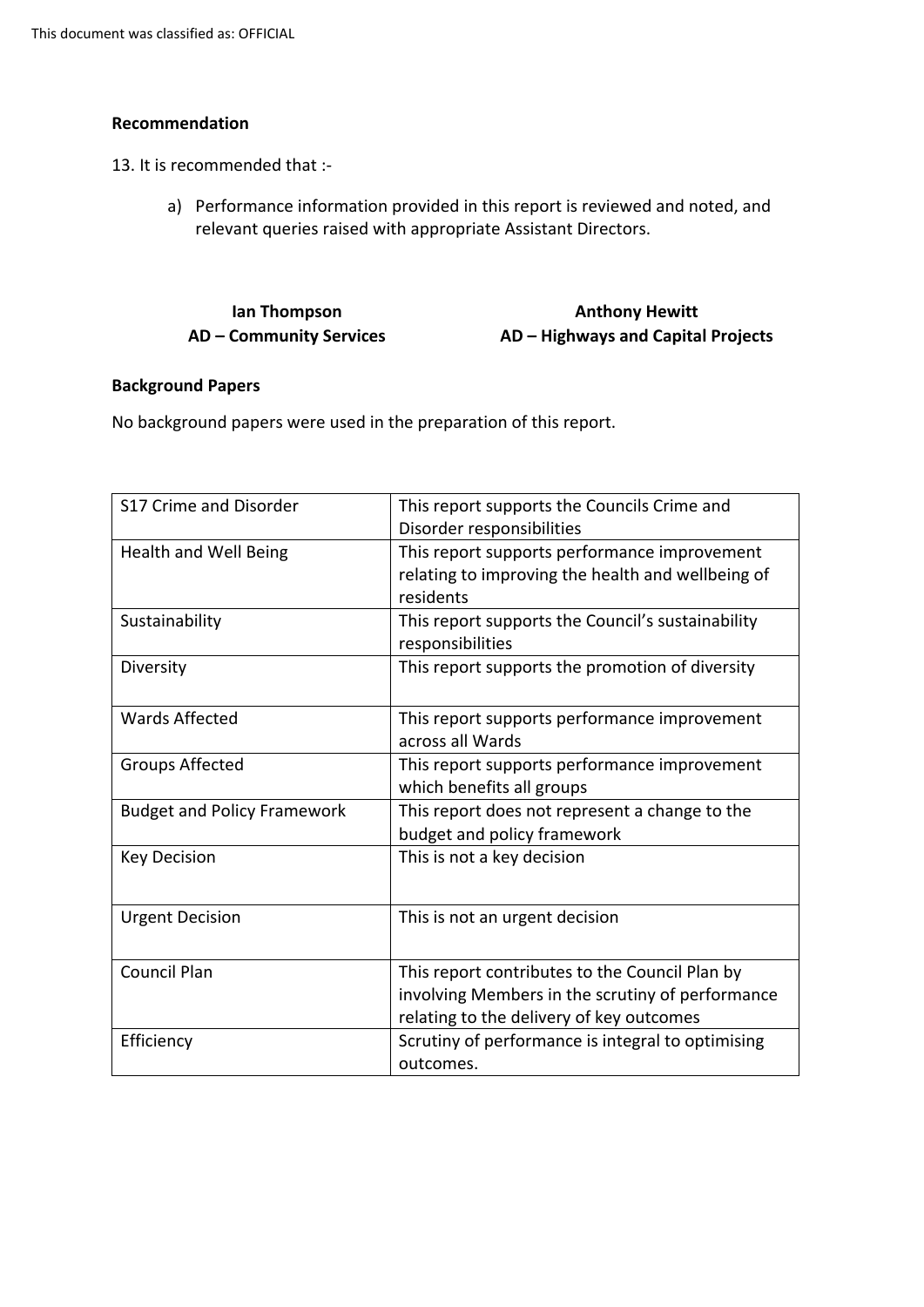### **MAIN REPORT**

### **Culture**

- 14. CUL 037 / CUL 038 The Hippodrome, CUL 078 / CUL 079 The Hullabaloo: As restrictions were eased through Quarter 1 and Quarter 2, the number of shows at the Hippodrome increased and therefore attendances. As shows become more available throughout the rest of the year, performances and attendances will continue to increase at both the Hippodrome and the Hullabaloo.
- 15. CUL 071 The Head of Steam:

Attendances increased at the Head of Steam as restrictions eased and the programme of activities and events were reintroduced over the summer.

16. CUL 100 / CUL 101 / CUL 102 / CUL 103 / CUL 104 / CUL 105 / CUL 106 / CUL 107 / CUL 108 / CUL 109 – The Library:

As the Library service reopened, the number of customers to both Darlington Library and Cockerton Library have increased. Alongside increased attendances, the items and books borrowed has also increased through Quarter 1 and Quarter 2. The number of online and virtual as well as actual physical events and activities has also increased as customers return.

### **Environmental Services**

17. ENV 002 – Street Champions:

The number of active Street Champions has increased significantly as we have come out of lockdown from 174 in March 2021 to 362 in September 2021. The voluntary work carried out by Street Champions is critical in helping to maintain a clean borough and support the work of Street Scene

18. ENV 006 / ENV 006a / ENV 006b / ENV 021 / ENV 022 / ENV 023 – Fly Tipping: The total number of fly tips reported for the first two quarters of the year has fallen by 451, a reduction of 24%. In recent months, the Back Lane project have developed the criteria for fly tips and reporting has been tightened up, recording small fly tips as single black bag, single items, car boot load and small van. Large fly tips are classed as large van load, tipper lorry load and significant multiple van loads. The tightening up of criteria has led to a change in the split between large and small fly tips. Whilst there have been no prosecutions during this period, eight are in the process to go to Court in the near future.

In the review, also for large fly tips, these now initially go to Civic Enforcement to investigate to see if there is any evidence to proceed to prosecution. Once this initial investigation is carried out it is returned to Street Scene to collect. Previously the target time was for Street Scene collection therefore the reduction in performance is a result of putting in the additional step. This will be reviewed and going forward there may be two targets a) Civic Enforcement to investigate and b) Street Scene to clear.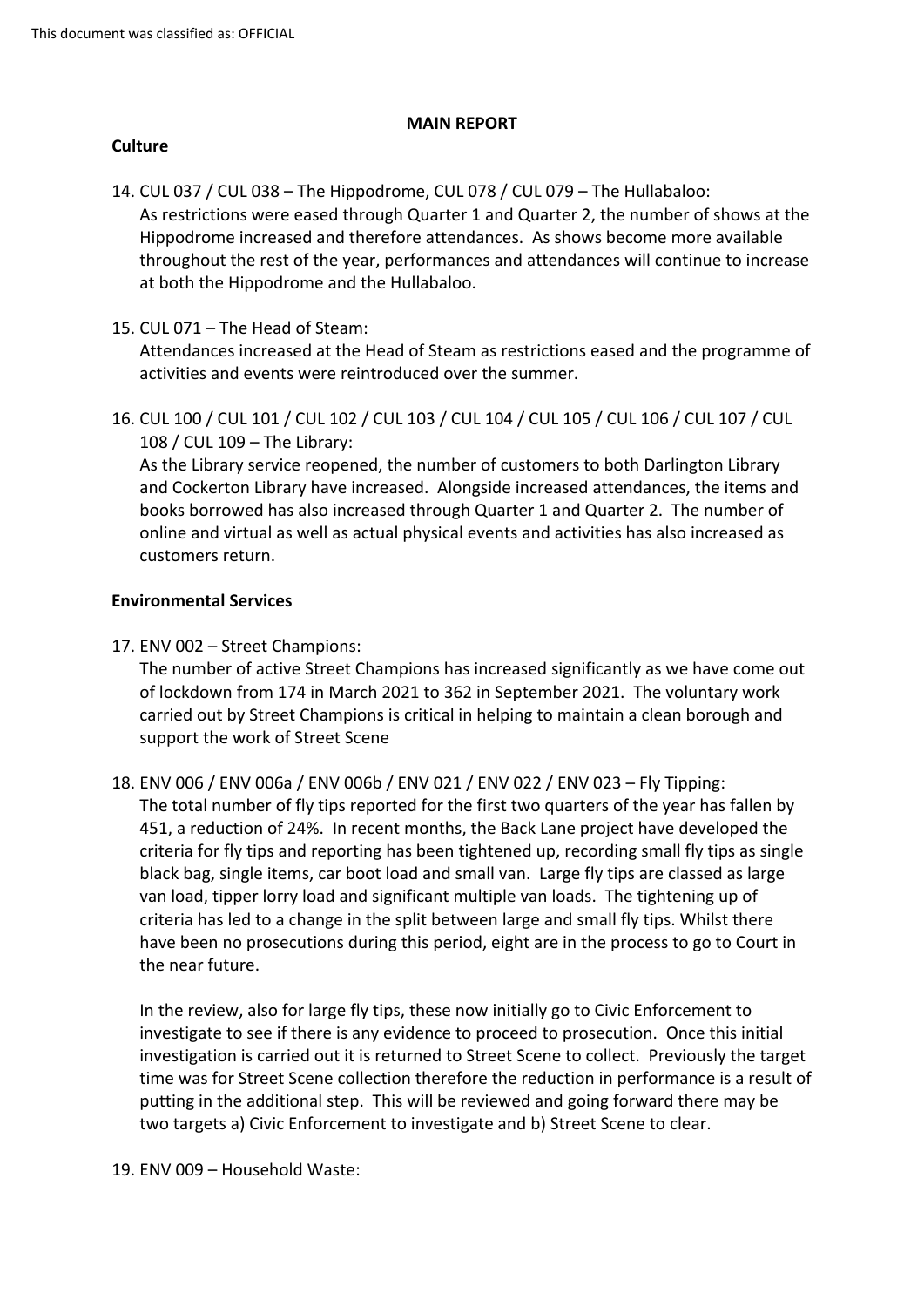The amount of waste that was reused, recycled or composted is only available for Quarter 1 as the information is reported through a national system which has a threemonth lag on data reporting.

20. ENV 024 - Land Audit:

The scoring system used for monitoring litter as part of the Land Audit Management System is based on a grading structure; Grade A being three points Grade B two points Grade C one point and Grade D zero points, where Grade A there is no litter present to Grade D heavily littered. Overall, for Quarter 2, 68% pass rate means that on average the majority of inspections result in B Grades where there was minimal litter present.

# **Trading Standards**

21. REG 803 – High Risk Inspections:

Each year, Trading Standards plans a programme of intelligence-led business inspections to check that businesses are complying with trading standards and consumer laws, support them into compliance where necessary and investigate areas of non-compliance as required. The number of inspections planned for 2021-22 is 60 and will mostly be onpremises inspections. Some inspections must be carried out within a specific time period during the year, but there is a degree of flexibility as to when the other inspections are completed. Trading Standards is on target to complete 100% inspections by the end of Q4 2021-22.

# **Transport**

22. TCP 101 – Bus Punctuality:

The bus punctuality survey was not run in 2019/20 to reduce the burden on local authorities dealing with the new Covid 19 restrictions and revised ways of working. The survey has been continued for 2020/21 and shows an increase from when the survey was last carried out in 2018/19 this has provided a useful measure as passengers return to more normal activity. Bus punctuality in Darlington (93%) is higher than both the North East (91.6%) and England (87.9%) averages.

# **Road Maintenance**

- 23. TCP 200 Due to Covid restrictions on pedestrian social distancing and their management, two of the 2020/21 programmed A road schemes were deferred until 2021/22. The programme still delivered 1.16km of A road being reconstructed and/or resurfaced which has resulted in an improvement in the condition of the A road network highlighted by the 2020/21 figure falling to 1.9% of roads needing maintenance in 20/21 from 3.0% in 2019/20. This figure is better than both the 2020/21 national and north east average. So far this year we have resurfaced three A roads. These are the A68 West Auckland Road, the A6072 Heighington Bypass and the A67 Merrybent.
- 24. TCP 202 Due to Covid restrictions on pedestrian social distancing and their management, the one 2020/21 programmed non principal reconstruction or resurface work scheme was deferred until 2021/22. When tested the % of non-principal road network where maintenance should be considered remained at 6% highlighting that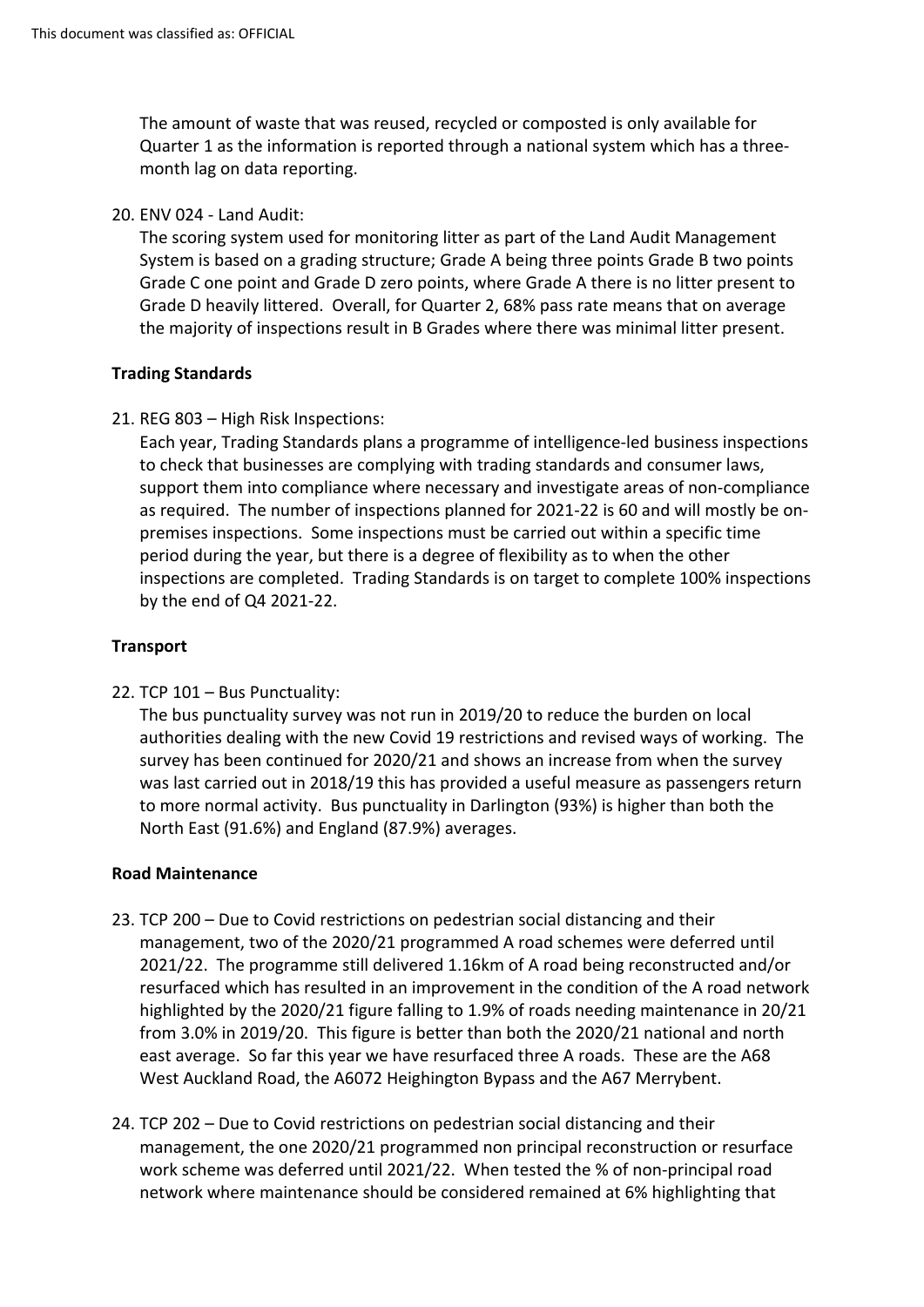there had been no deterioration in the condition of B and C class roads. This 6% figure is still in line with the England average. This year we have completed two resurfacing schemes on B and C class roads. These are the C38 Middleton Road / Sadberge Road and the B6279 Tornado Way.

- 25. TCP 203 Despite Covid restrictions during 2020/21, 57 road maintenance schemes covering 12.4km of the unclassified road network were completed. Over the last five years the Council has targeted the unclassified network and as a result has seen good condition improvements with the number of potholes reducing by an average of 95% per annum on treated roads. Data for 2020/21 shows the % of unclassified roads where maintenance should be considered at 13%. Whilst this is an increase over the previous year with a number of areas worsening due to age, it is significantly lower than both the north east and national averages and follows an improving trend over the five-year period. The Council are continuing to invest in the road network and this year we have already completed 53 micro asphalt schemes which will extend the life of those unclassified roads.
- 26. TCP 600 / TCP 601 / TCP 602 / TCP 603 Road Traffic Accidents:

Road traffic patterns changed throughout the year as a result of the pandemic with significantly less traffic during lock down periods. This resulted in a significant reduction in people killed or seriously injured on the road network and this also translated into a reduction in people slightly injured in road traffic accidents. There has been a corresponding reduction in the number of children killed or serious injured with the number slightly injured remaining the same.

27. TCP 900 – Public Satisfaction with Transport:

The overall public satisfaction with public transport has remained the same and work will be undertaken over the coming year to try and reinstate confidence in public transport use and improvements to the bus network through a bus service improvement plan and a partnership approach. There are ongoing challenges for bus operators in terms of driver availability due to Covid 19 and other issues that are impacting the industry with operators working on solutions to protect services and the network.

### **Hippodrome digital engagement, education and outreach.**

- 28. This section provides performance information in line with the minute extract from the meeting held on 22 April 2021.
- 29. This period has seen the Hippodrome re-engage with the public and welcome audiences back into the theatre to enjoy live performances once again. The transition from online to in-person was phased across the May – Aug period through reduced capacity engagement activities and socially distanced cinema screenings, whilst quizzes and Fane productions continued to provide an online offer. By September when Covid rules had relaxed, the live show programme once again became the Hippodrome's main attraction. As the online offer began to wane, we reduced the online offer to reflect demand. We found that customers were comfortable with the Covid safe environment we had provided and attendances at the theatre have continued to rise throughout Q2.